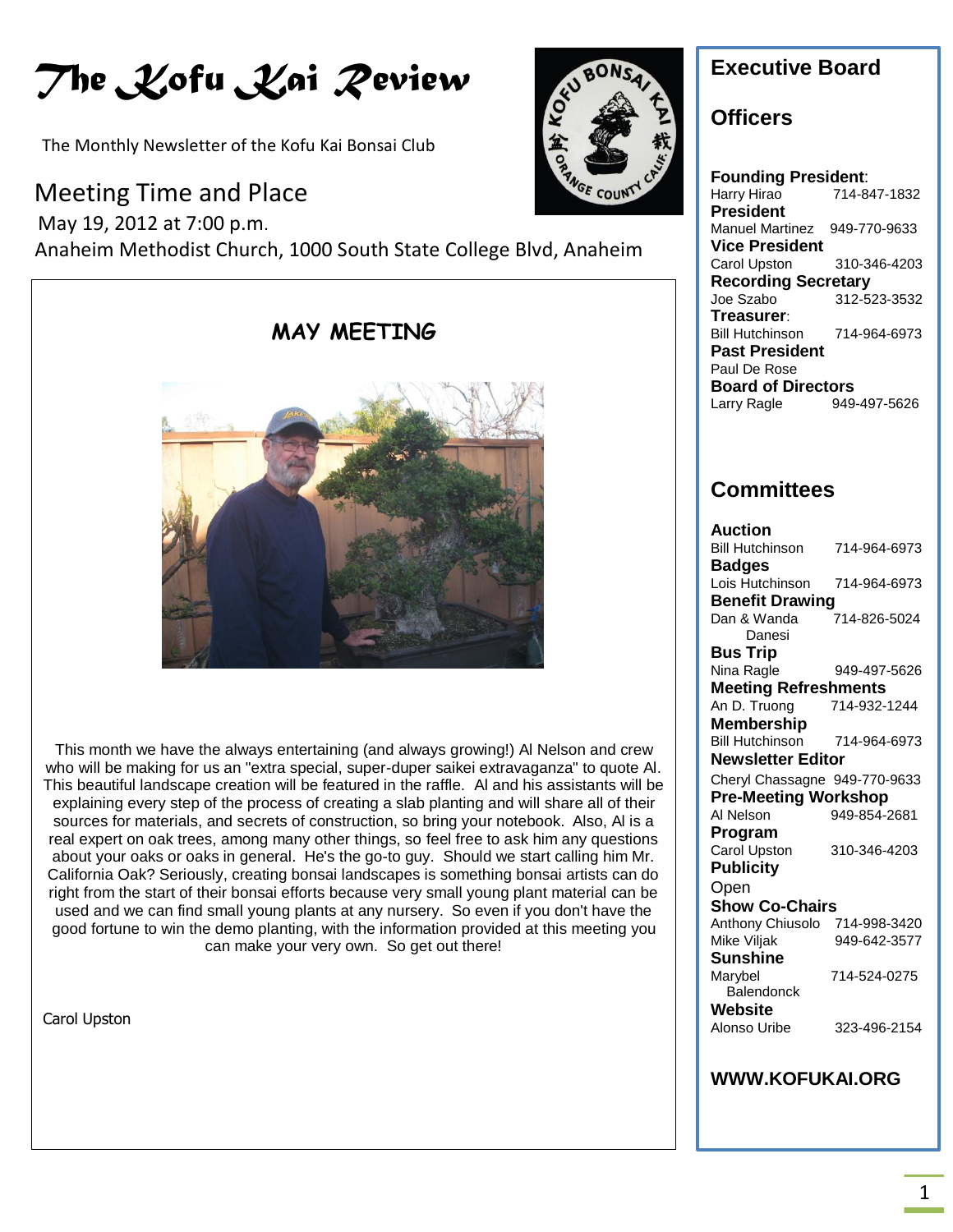## **April Meeting**

At our April meeting Ryan Nichols did a thorough and entertaining job of explaining how plants function and how they respond to bonsai training techniques. The club members seemed to enjoy this talk a lot and during the break had many questions for Ryan. He also brought a beautiful large Japanese maple clump to donate to the raffle. This kind of program is part of our continuing effort to bring useful information to our members about the health and training of their trees. I hope Ryan will be a regular speaker for us. He has a lot more to say! As always, if there are specific questions, suggestions or issues you'd like addressed in our programs, don't hesitate to get in touch with me, Carol Upston or Manny Martinez. Your input is always welcome and we're always interested in finding out about new demonstrators.

Carol Upston

#### **K O F U BO N S AI K AI - BO N S AI I D EAS**

#### **BY MARTY MANN**

#### **M AY, 2 0 1 2 ( # 8 1 )**

Different trees have varied needs, as one may be more vigorous than another. The soil mix, pot size, and the environmental exposure to wind and sun affect watering methods. Just follow the ideals: water deeply; keep your bonsai damp, not wet and never dry. Judge by the weather conditions. Daily routines might instead become patterns of early morning watering on alternate days, as needed.

Continue to pinch and trim but hold off on wiring soft deciduous growth until it hardens. Direct your attention to the upper portion of most bonsai since this is the area that tends to grow fastest. Allowing this growth to develop too freely will deprive the lower branches of strength and nourishment. Check your wiring during this fast growing period. Don't let it cut into the tree.

Eliminate spurts of new branch growth. Cut back young whips to two or three leaf clusters to encourage fine twiggy branching and shorter internodes. Remove opposite branches that tend to form on many species naturally. Avoid bar branches throughout your design, however, this is not too important in the upper structures.

May's mild weather conditions encourage the population of undesirable insects such as aphids, white flies, spider mites and that nasty scale. Particularly, if you failed to spray the wintering trees with a dormant spray application then you will have to be attentive to the presence of a new crop of insects. Pay attention to regular applications of insecticides such as Malathion, Sevin, Isotex, etc. Maples are particularly susceptible to fungus diseases such as mildew when kept in the shade. Apply general-purpose fungicides such as Ortho Garden Disease Control at this time to ward off early summer damage. Avoid watering the foliage and allow air circulation and good light exposure.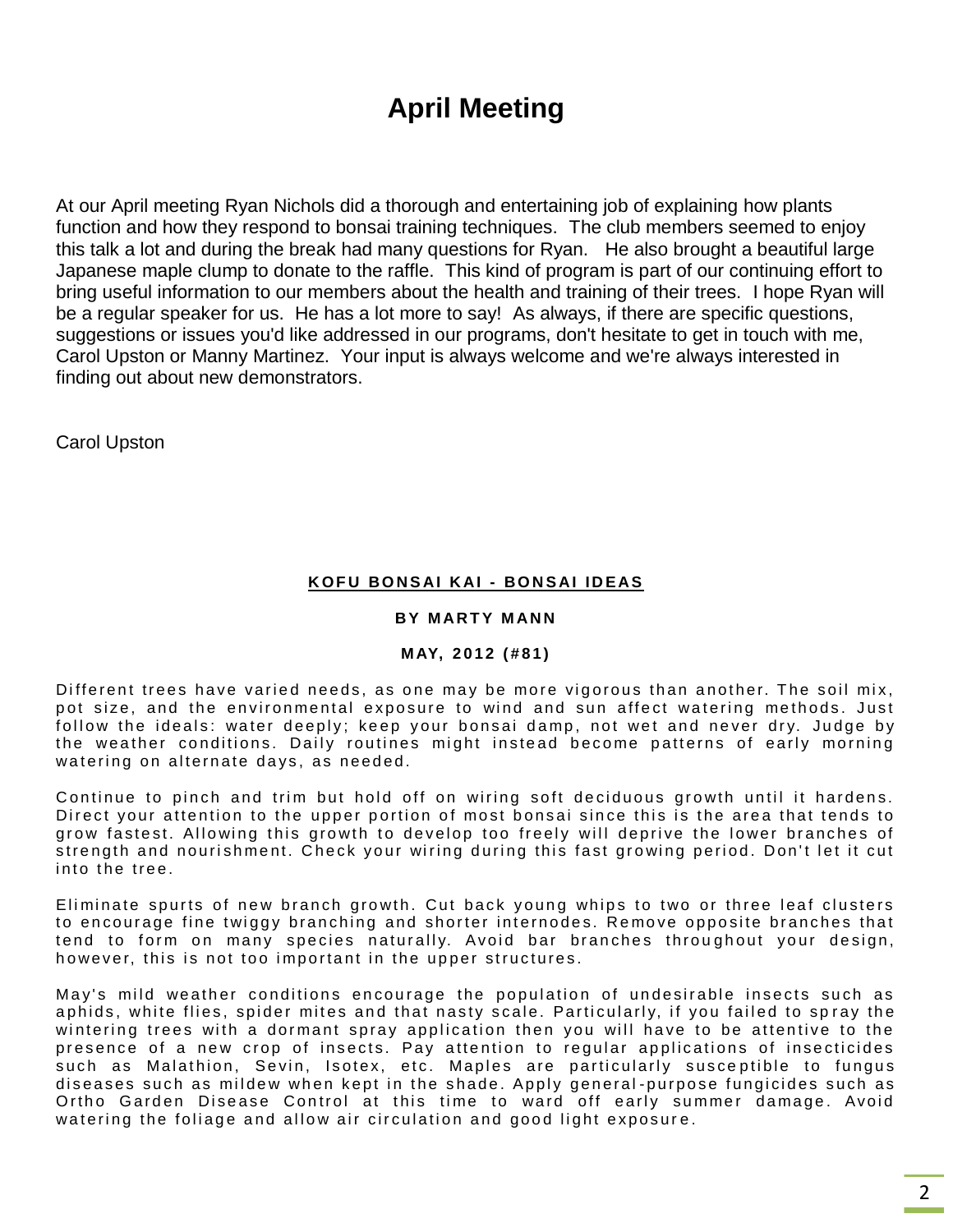Continue your repotting schedule into early May, if you have not already begun. Don't overlook the deciduous material that has already opened; however in these cases care should be taken to retain more of the old rootage and soil ball to prevent transplant shock and dieback. Be sure to provide good after-care. Protect from too much strong sun and wind for at least 2 to 3 weeks. Maintain the schedule of trimming and plucking as you repot. Prune the Elms, Maples and Gingkos.

We still hear criticism by many Japanese Masters about the timid habits of underfeeding American trees. The best all-around fertilizer is still the basic mix of 70% cottonseed meal and 30% bone meal or, if you have it, rape seed cakes. Foliar feeding with Miracle Gro is excellent. In all cases it's important during this fast growing period to feed as the new growth emerges. As this growth increases in size and diverts its sugar production from photosynthesis to woody growth, keep your eyes open for wire damage from earlier training efforts.

Azaleas require special care during this period. Some varieties may have completed flowering while others may still be in full bloom well into June. Wait until the blooms are faded before trimming, shaping, repotting or feeding.

May and early June are excellent air-layering months since this fast growing period encourages the formation of new roots much more easily.

It's also a good time of year to sit back and enjoy your trees.

HAIKU POEM<sup>.</sup>

May your trees grow well Beauty and visual joy From strength and good health

By Marty Mann

This article has been extracted from the recently published book called 'Bonsai Ideas'© By **Marty Mann.** Material is not to be copied without publisher or author's permission.

May 2012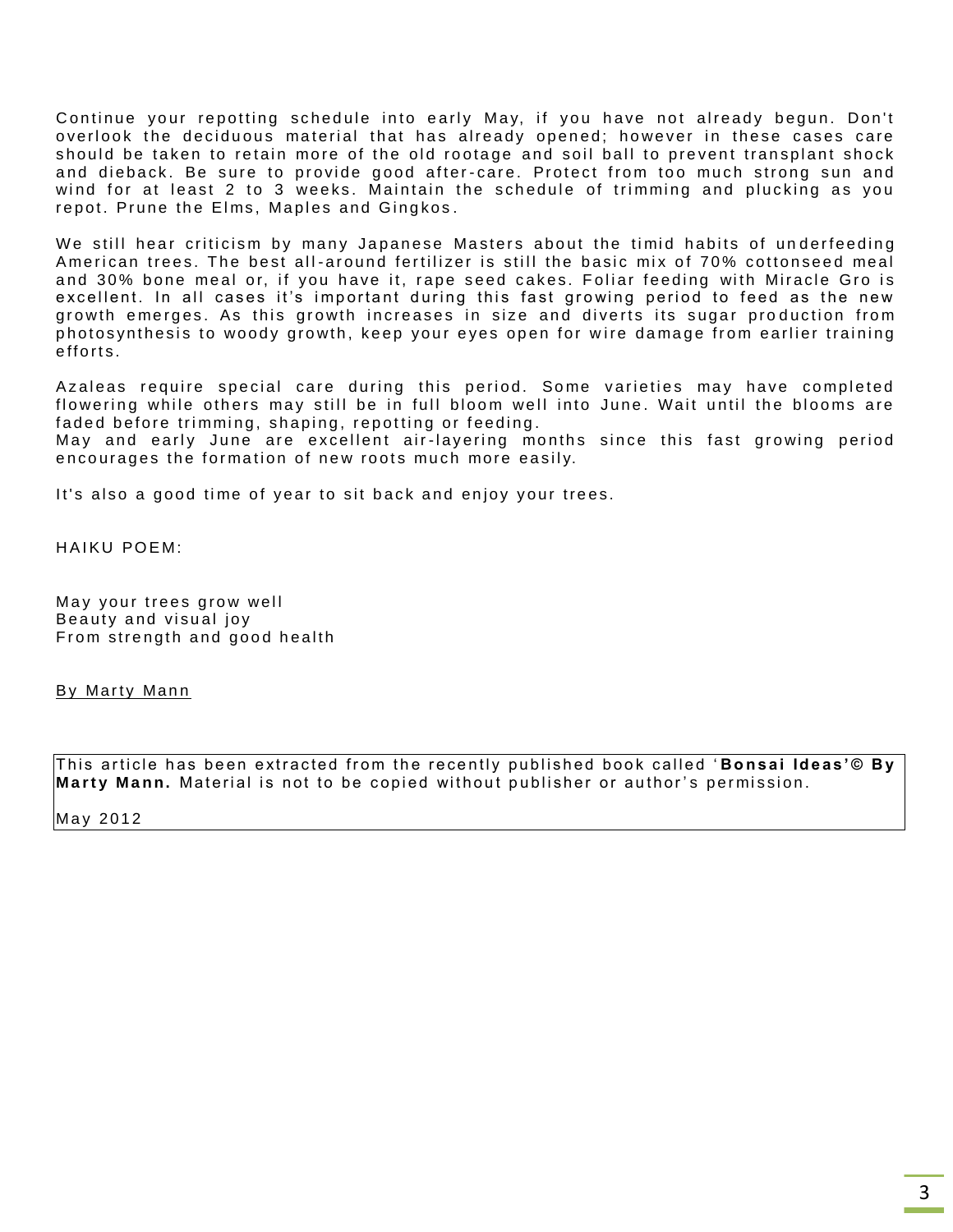

 **Pat Wheeler**



**DEMO WINNER** 

**Ron Stubbe** 

Pat Wheeler

## **CONGRATULATIONS !!!**

**NEW MEMBERS WELCOME** 

**PHIL & KATHY HOGAN ALI & CELIA ZAREE**

Say hello to them when you see them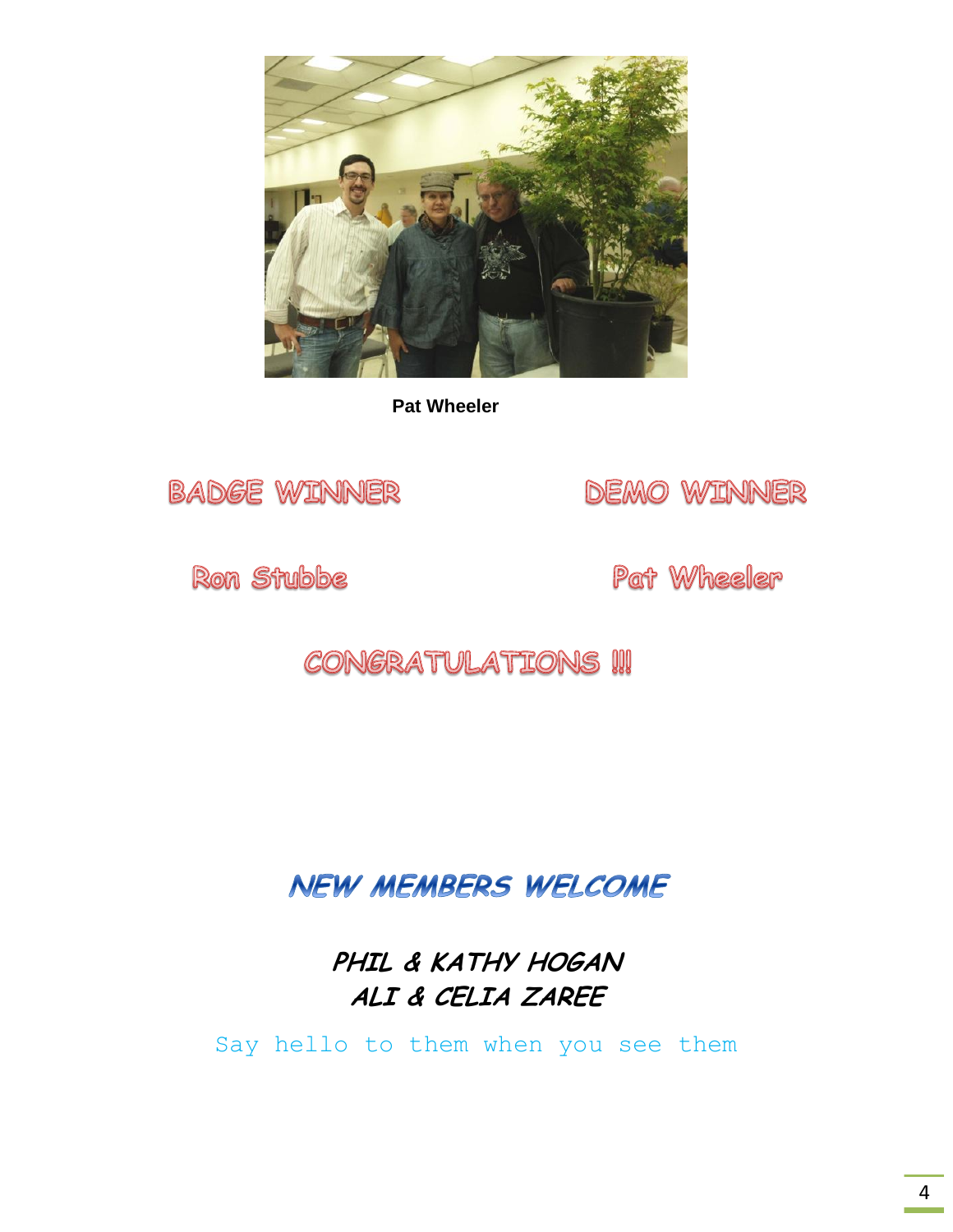## **UP COMING EVENTS**

42ND Annual Exhibit Descanso Bonsai Society June 16-17. Contact **Elizabeth Likes, Registration Chairperson Phone & Fax (818) 352-3064, e-mail LizLikes@ aol.com**

We need you for the Orange County Fair,  $July 17<sup>th</sup>$ to the  $30^{th}$ , Contact Mike Viljak - 949-642-0275 or Anthony Chiusolo - 714-998-3420

### **Bonsai Tools and Supplies**:

If you need any tools or supplies from Everett Bassin, contact him at 714-827-0661 or 714-392-5149 or email him at [bonsaitools@mindspring.com.](mailto:bonsaitools@mindspring.com) He will bring them to the meetings. He will not be bringing his entire inventory to the meetings.

### **A note from Everett Bassin**

It is with deep feeling of regret I must close my Business, "Bassin Bonsai Tools, etc." due to health issues of myself and my wife Sharyn. My number 1 priority is taking care of Sharyn now in Rehab. My heart issues are on hold – I cannot do shows, conventions nor club meetings. And so, I will sell all my stock of tools, wire, books, etc., at my cost. This will save on cost of shipping them to my wholesaler in Oregon. All my pots, Dais, special equipment, etc. are to go. Included are Hapi Coats with attached pins collected from conventions, nationally and locally, plus Bonsai Jewelry (gold earrings), etc. Since nearly all my time is at Rehab with my wife, comforting her**, I can only make time by phone to sell before 11am and after 6pm, call me at 714-827-0661 or 714-392-5149** to set up a time. I will continue the sales until June, at which time everything will be boxed up and returned to Josha Roth in Oregon. Thanks to all of *my Friends, customers and club members* that I have done business with in the past, you've made it worthwhile. Stay well and safe and "Think Small Grow Bonsai" Everett "Tool Guy" Bassin

And remember I take checks, cash and abuse, sorry no credit cards.